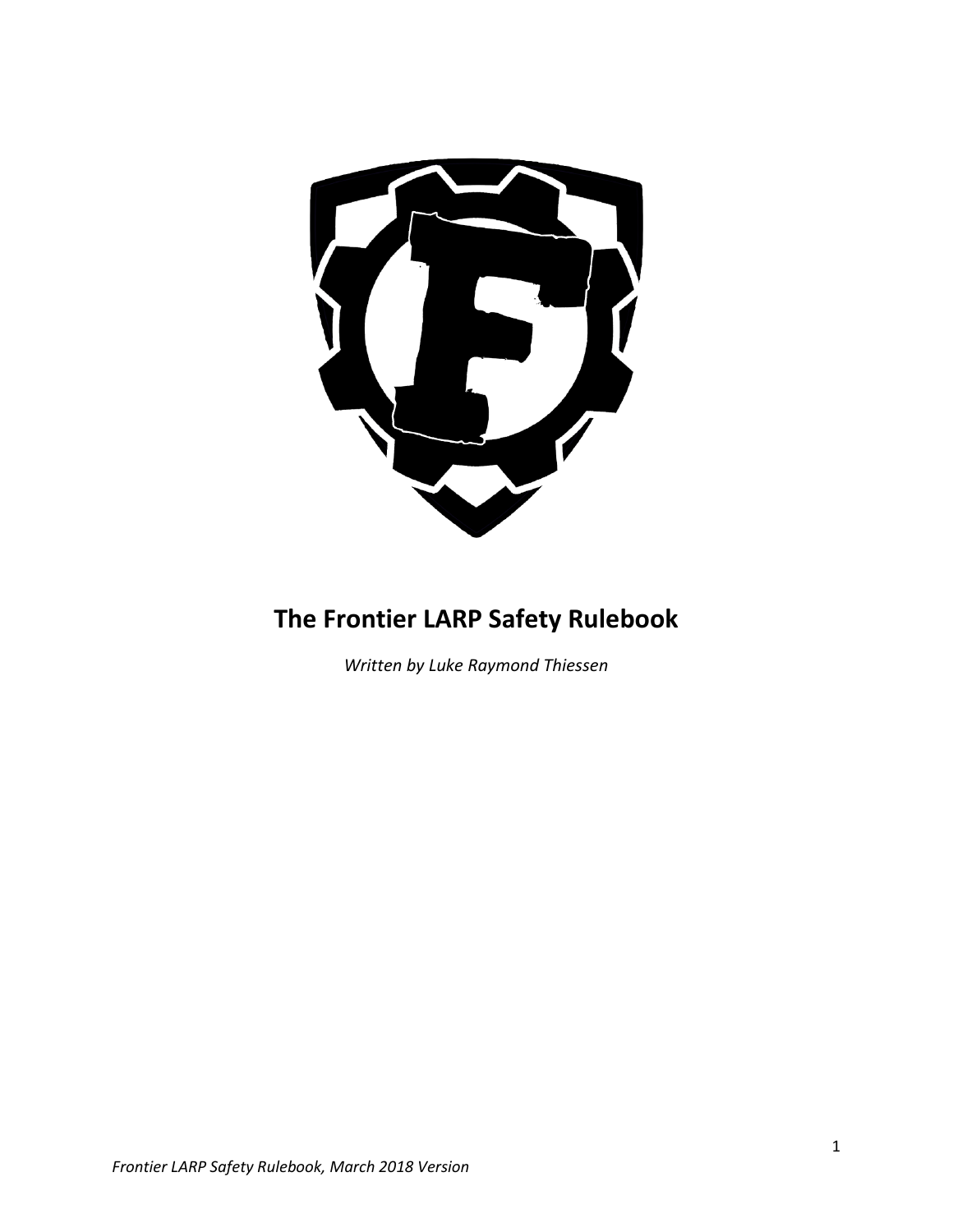# <span id="page-1-0"></span>**Table of Contents**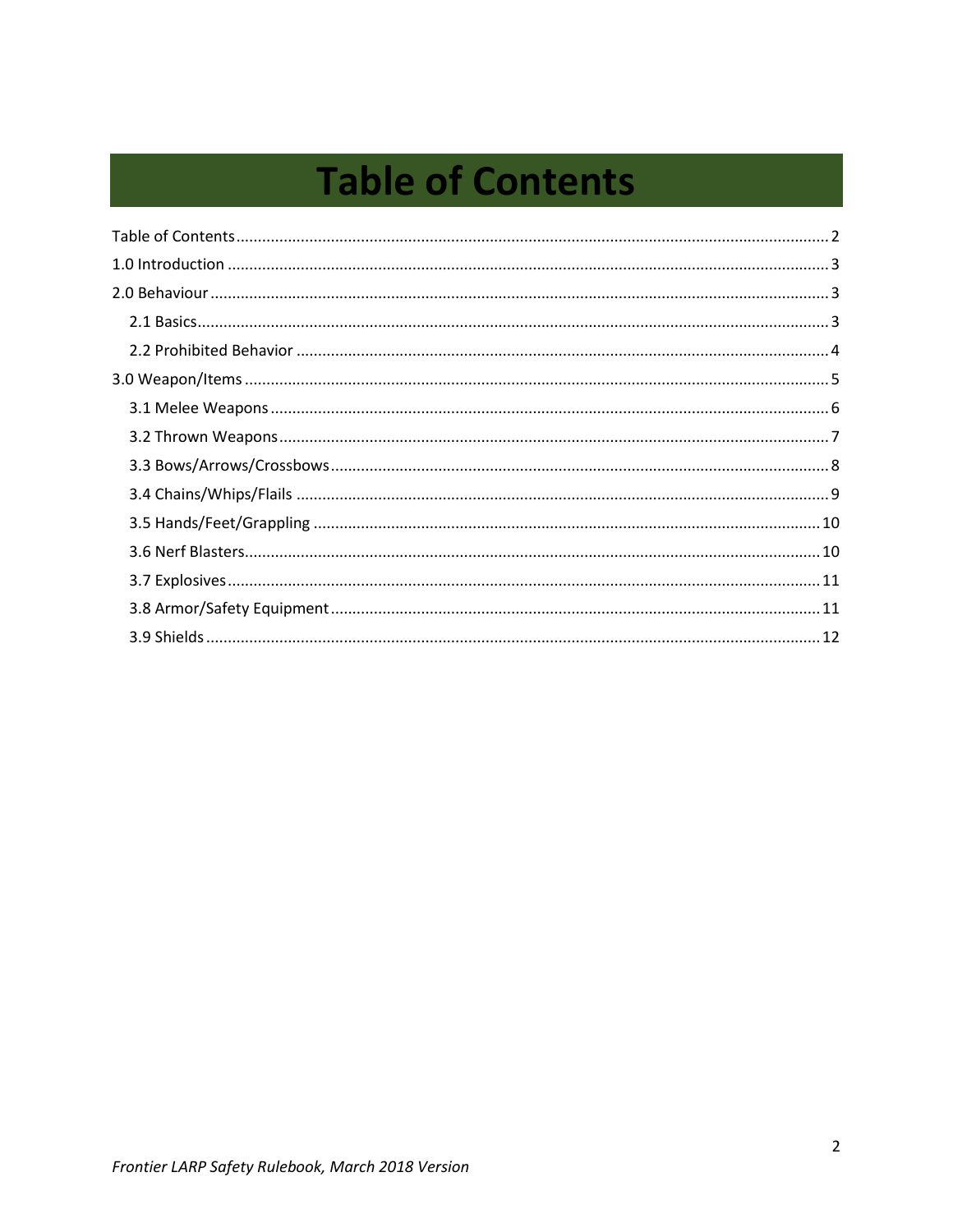## **1.0 Introduction**

<span id="page-2-0"></span>1.1 Safety is a very important matter when players and volunteers will be engaging in physical contact.

1.2 This section of our website is dedicated to outlining the safety requirements players must follow when attending our games and especially when bringing in their own weapons and other items. These rules apply to each and every one of our different game types without exception and will outline every type of weapon used in our games.

1.3 Players are expected to read and know this information before attending a game and no leeway will be given on unsafe behaviour, weapons, or other items.

1.4 All decisions made by Frontier Staff and Volunteers are final and weapons or other items deemed unsafe will not be allowed into the game. Our Crew also reserves the right to deny entry of any item we deem unsafe even if it does not directly conflict with the following rules.

1.5 If you have any questions in regards to item safety or anything else mentioned here please feel free to contact us through our [Facebook](https://www.facebook.com/frontierlarp) page or via email at thefrontierlarp@gmail.com

**1.6 Note:** While many of the rules may be similar for different types of weapons, the precise specifications do differ, please read carefully.

## **2.0 Behaviour**

<span id="page-2-1"></span>2.0.1 The most important part of Safety is a players behaviour, even a safe item can be used dangerously if a player is not careful. In all situations, and especially combat, we encourage players to use caution and common sense.

## **2.1 Basics**

<span id="page-2-2"></span>2.1.1 In all our games the term "STOP THE GAME" is our safe word. This should be called if you ever find yourself in a situation were you are experiencing some form of real harm, be it mental or physical. If this term is ever called all gameplay is to halt until the issue is assessed and resolved, then gameplay may resume.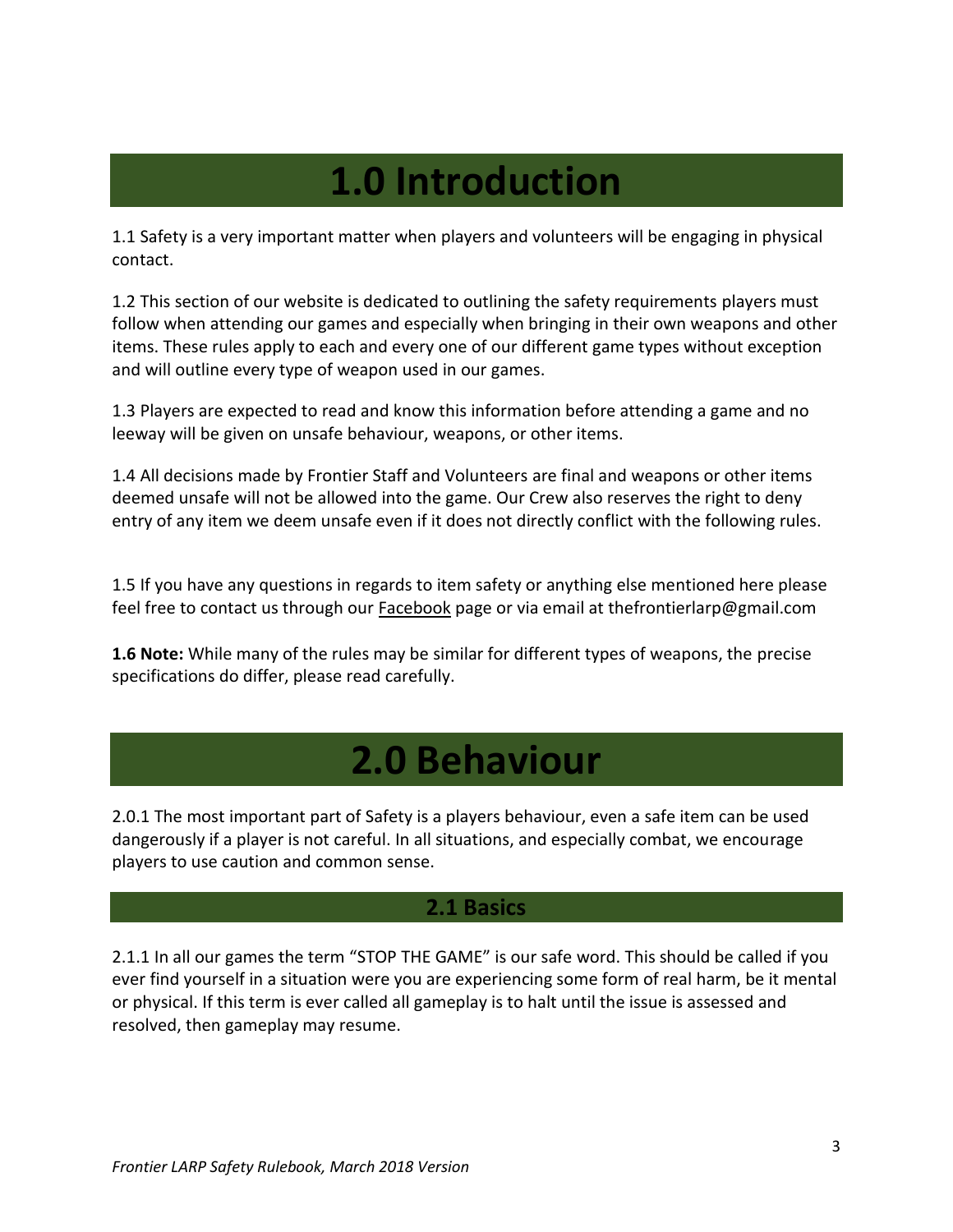2.1.2 We should also note that players are always welcome to remove themselves from gameplay should they ever become uncomfortable with anything that is happening regardless of whether the discomfort is physical, mental, or emotional. This is a game and we are hear to have fun.

**2.1.3 Note:** Before entering our games all players, volunteers, staff, and participants of any nature must sign a copy of our waiver form. Attendees under 18 must also have their parents/guardian sign off for them. A copy of our waiver form can be [downloaded](https://frontierlarp.com/wp-content/uploads/2016/05/The-Frontier-LARP-Ltd-Release-and-Waiver-of-Liability.pdf) here.

2.1.4 Below we list a few basic tips that will help to ensure everyone remains safe and has fun:

- **2.1.4.1 Be aware of your surroundings;** know what is behind and in front of you, especially when entering combat.
- **2.1.4.2 Be aware of your emotional state;** are you becoming tired? Aggravated? Then its time to take a break for a minute. Continuing play when in an unstable emotional state can lead to poor and unsafe decisions.
- **2.1.4.3 Be aware of others emotional states;** sometimes other can become angry, or upset and may not know how to express this. Being aware of others emotional states will ensure that no form of roleplay (be it social or combative) is ever taken further than participants are comfortable with.
- **2.1.4.4 Frequently check your weapons for safety;** weapons can break during gameplay and what was a safe weapon at the start of a game may not be later on. Checking the tip of a weapon to make sure the core is not poking through is an easy way to prevent injuries.

## **2.2 Prohibited Behavior**

<span id="page-3-0"></span>2.2.1 Players who exhibit any of the following prohibited behaviors may be penalized, removed from the game, or banned from all Frontier Events. Anyone who observes these behaviours should report them to a Volunteer or Referee immediately.

**2.2.2 Cheating:** disregard for the rules of the game and disobeying referees or volunteers.

**2.2.3 Vandalism:** the intentional destruction of in-game items and props as well as damage to the venue itself.

**2.2.4 Theft**: We have a zero-tolerance policy on theft. Anyone caught stealing Frontier property or that of any of our volunteers and staff will be permanently banned from our events.

**2.2.5 Alcohol/Drug Use:** due to the nature of our events players are not allowed to use or be under the influence of any alcohol or mind altering drugs during games. Anyone found in possession of these items during games will be removed from play immediately.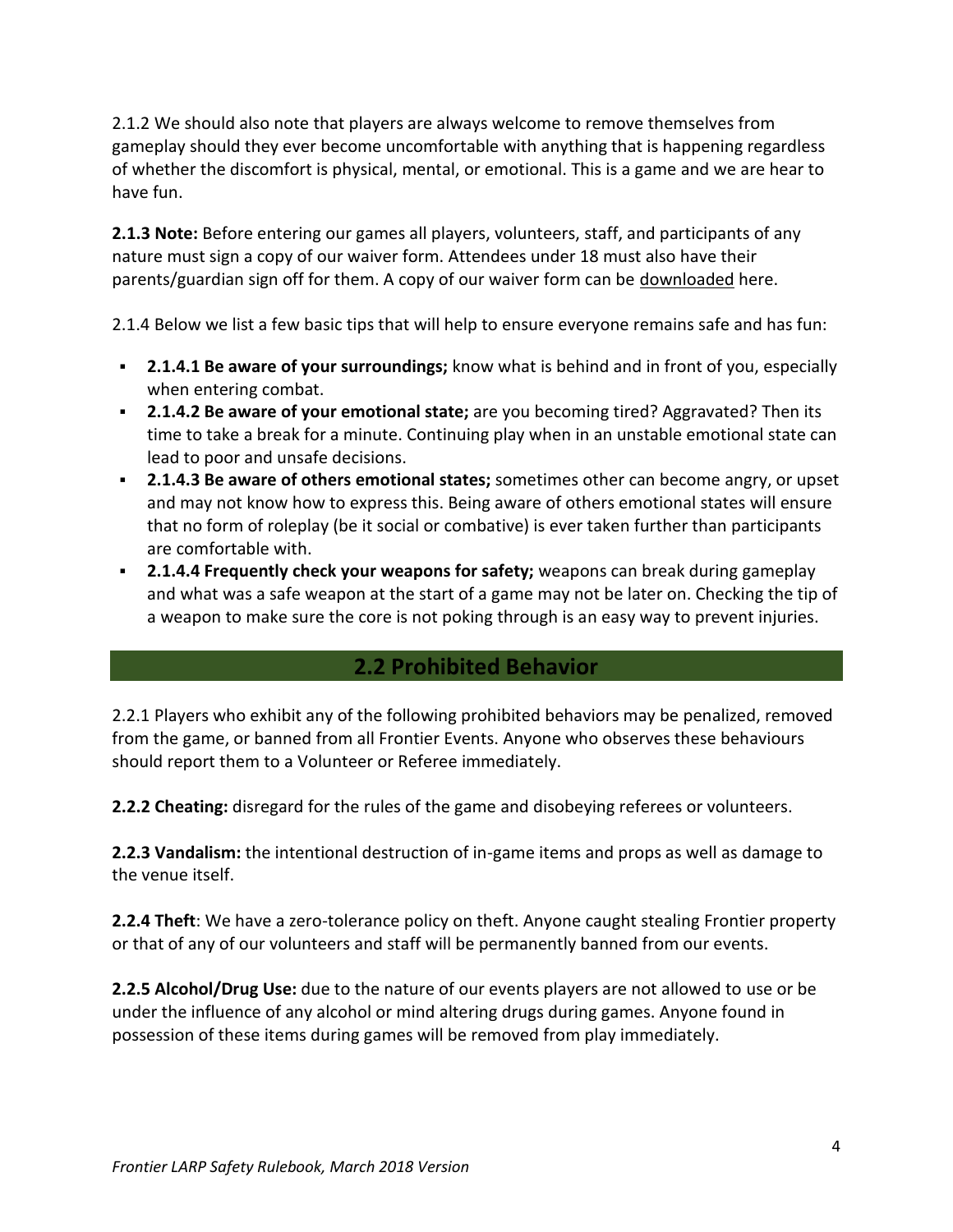**2.2.6 Excessive Physical Aggression:** swinging a weapon too hard or any intention to harm another player. All our games are either moderate contact (solid contact, but not full strength) or light contact (contains minimal force). It is a player's responsibility to ensure the strength of their blows is appropriate for the game type.

**2.2.7 Striking Illegal Zones:** in ALL of our various events the head, neck, and groin are not valid targets. If you accidently strike a player in one of these locations, pause combat if necessary and apologize. If you are struck in an illegal zone the hit does not count, you may also step out of gameplay for a few minutes to recover if necessary.

**2.2.8 Discrimination:** The Frontier LARP is a place for people of all walks of life to come together, discrimination on the basis of any real world ethnicity, religion, sexual orientation, age, or gender will not be tolerated. Discrimination based on fictional in-game characteristics such as a players team or class is acceptable and can be a fun part of games provided it is done in playful manner.

**2.2.9 Physical Assault:** outright physical violence against another player, staff, or volunteer.

**2.2.10 Verbal Abuse:** the use of insults and profanity to put another down. Any use of in-game insults or mockery should be clearly distinct as a part of the game.

**2.2.11 Sexual Harassment:** Any form of sexual harassment will not be tolerated, including verbal or physical.

**2.2.12 Inappropriate Dress:** All our events have a no-nudity policy. For certain events players may also be required to dress according to the events theme and may be refused entry upon failure to do so.

**2.2.13 Adult Content:** All our events are rated PG14 and minors may be present. Players are asked to leave the roleplay and discussion of heavily adult topics for outside our events.

## **3.0 Weapon/Items**

<span id="page-4-0"></span>3.0.1 Players should only ever use items for their intended use, this means:

- Melee weapons shall not be thrown
- Arrows or bows shall not be used as melee weapons
- Nerf blasters shall not be used as shields or for striking
- Any other in-game items such as tools or props shall never be used in combat in 3.0.1.5 any capacity at all.
- Never strike objects such as trees or rocks with your weapon
- Do not lean on your weapon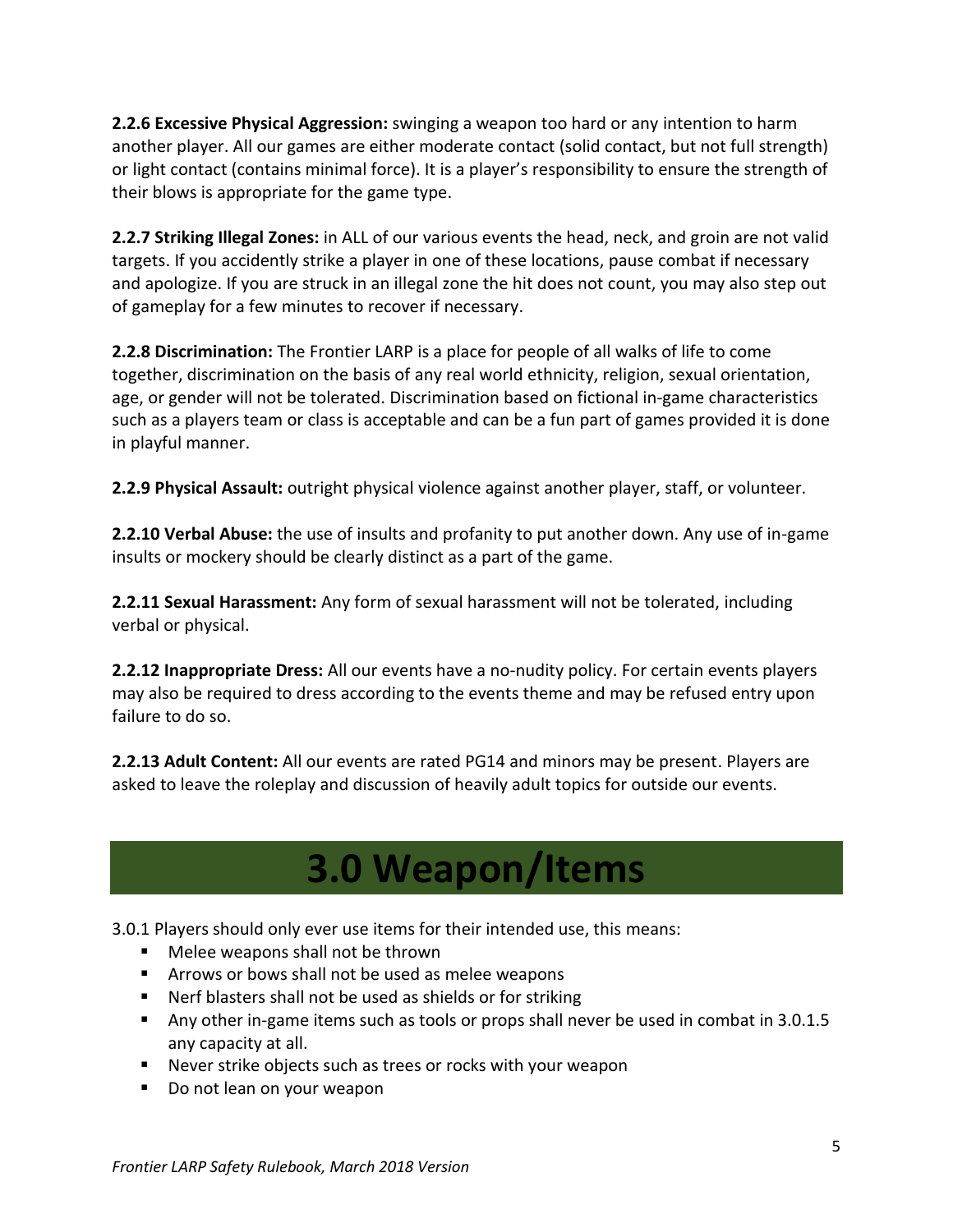**3.0.2 Important Note:** Under no circumstances should any item (including weapons and shields deemed safe) be used to strike another player in the face, throat, or groin.

**3.0.3 Unlisted Weapons:** For any weapons that are not listed below please inquire at least 1 week prior to an event via our facebook page or email and we will make a ruling on a case by case basis or amend this rulebook.

## **3.1 Melee Weapons**

<span id="page-5-0"></span>3.1.1 All of our game types use one form of melee weapon or another. All melee weapons brought in by players will be inspected before every game for safety. Players should routinely check their weapons during games as well to ensure they have not been damaged and become unsafe.

**3.1.2 Note:** No melee weapon should ever be thrown unless specific permission is granted by our weapon raters.

**3.1.3 Note:** We highly recommend purchasing your melee weapons from online [Calimacil](http://www.en.calimacil.ca/) or build your own using PVC pipe, pool noodle, and a cloth cover.

### **3.1.4 Permitted Melee Weapons**

- Most Nerf weapons
- Calimacil, Dark Knight Armory, or any other reputed professionally made foam weapon
- Homemade weapons which meet our building requirements

### **3.1.5 Banned Melee Weapons**

- Any form of practice sword including those made from wood, plastic, or composite material
- Any real or replica weapons made from metal
- Sword Art Online foam replica swords including the Dark Repulsor
- Foam Minecraft tools
- Foam weapons sold from Spirit Halloween will be judged on a case by case basis as the foam used to make them varies in hardness.
- Any weapon that is deemed too heavy

## **3.1.6 Melee Weapon Building Requirements:**

- have a core of either PVC, Fiberglass, Graphite, or Bamboo
- have a minimum of 1" of padding on all striking surface
- have a minimum of 1.5" of padding on all stabbing tips
- $\blacksquare$  have a minimum of  $1/2$ " of padding on any surface that may accidentally strike a player
- have a minimum 1" of padding on the butt/back end of the weapon
- **•** have a minimum tip size of 2" in at least 1 dimension so that it cannot fit into an eye socket, this is especially important on thrusting weapons such as spears.
- If coating your weapon in tape the tape should be run lengthwise along the blade, never wrapped around in a circular motion.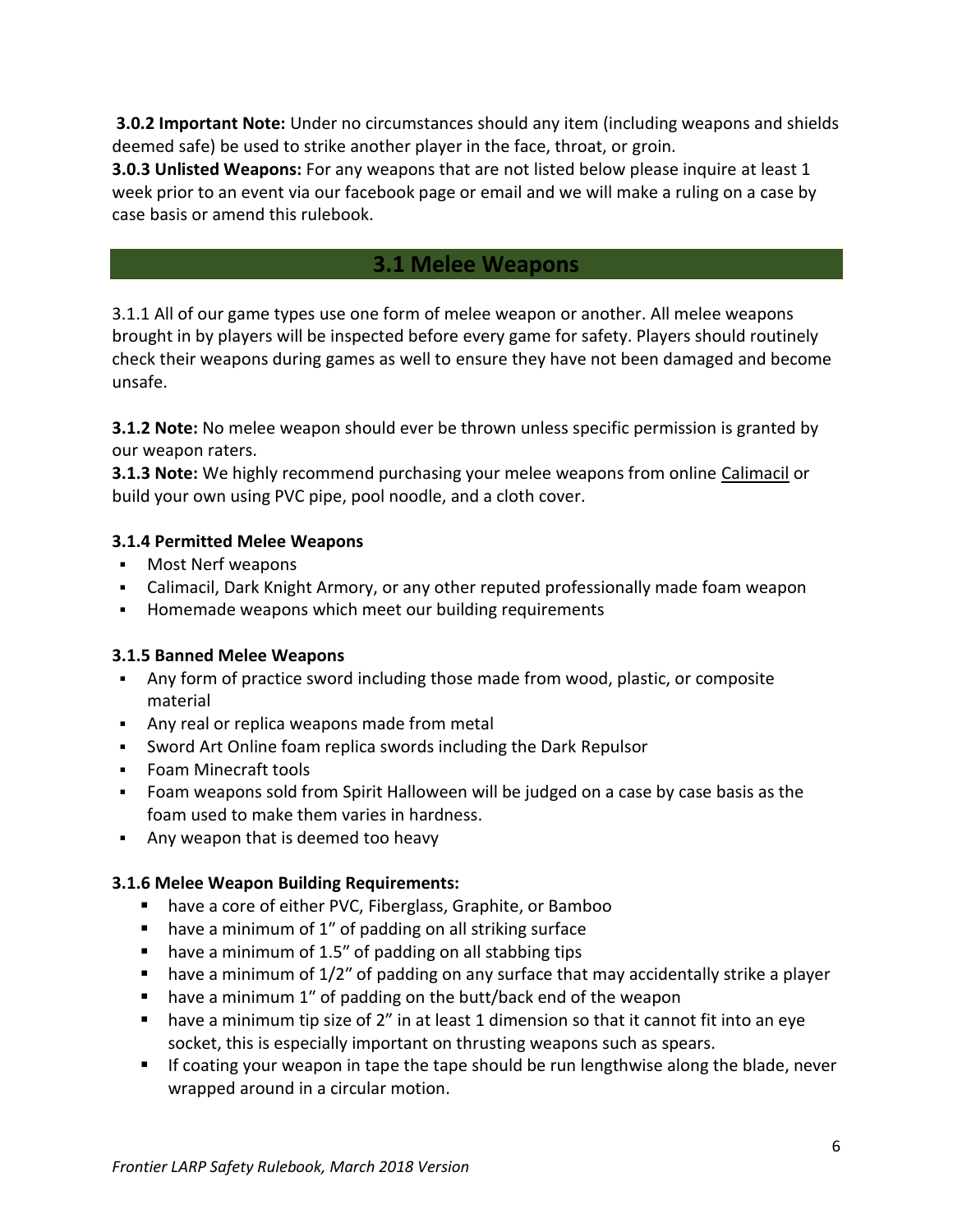## **3.1.7 Acceptable Building Materials:**

- Core: PVC pipe, fiberglass rod, graphite, carbon fibre, bamboo
- Padding: pool noodle foam, camping mat foam
- Coating: cloth, duct tape, plasti-dip

### **3.1.8 Prohibited Building Materials:**

- Core: wood (other than bamboo), metal, or plastics (other than PVC)
- Padding: styrofoam, sprayfoam, Eva (foam mat) foam [**Note:** EVA is too dense for weapon padding but great for many other uses like shields and armor]
- Coating: packaging tape, electrical tape, any type of foil tape

## **3.2 Thrown Weapons**

<span id="page-6-0"></span>3.2.1 Players may desire to bring in throw-able weapons of one type of another. From daggers to grenades all thrown weapons brought in by players will be inspected before every game for safety. Players should routinely check their thrown weapons during games as well to ensure they have not been damaged and become unsafe.

**3.2.3 Note:** We highly recommend purchasing your thrown weapons from online [Calimacil](http://www.en.calimacil.ca/) or building one entirely out of foam without any core at all.

**3.2.3 Note:** We do allow thrown packets made from cloth and bird seed to be thrown, typically used to represent magical spells or other unique abilities.

### **3.2.4 Permitted Thrown Weapons**

- Calimacil, Dark Knight Armory, or any other reputed professionally made foam weapon
- Homemade weapons which meet our building requirements

### **3.2.5 Banned Thrown Weapons**

- Any form of practice weapon including those made from wood, plastic, or composite material
- Foam Minecraft tools
- Any weapon that is deemed too heavy

#### **3.2.6 Thrown Weapon Building Requirements:**

- have a core of either PVC, Fiberglass, Graphite, or Bamboo
- have a minimum of 1" of padding on all striking surface
- have a minimum of 3" of padding on all stabbing tips
- have a minimum of 1" of padding on any surface that may accidentally strike a player
- have a minimum 2" of padding on the butt/back end of the weapon not exceed 5 feet in length
- **E** have a minimum tip size of 2" in at least 1 dimension so that it cannot fit into an eye socket.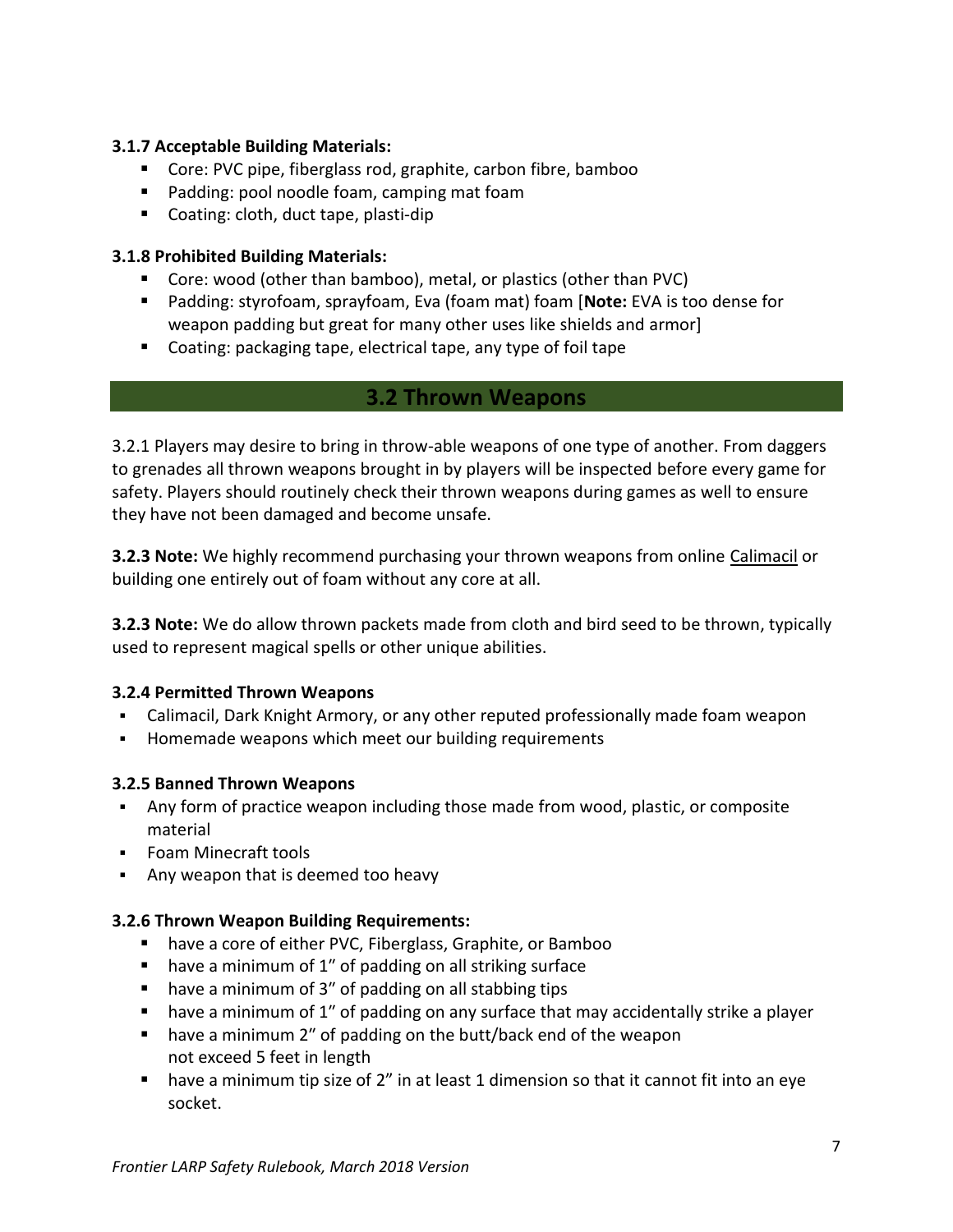- any thrown spear/javelin or similar weapon must have a "stopper" at the end of the core to prevent it from tearing through the foam tip, this could be a bottle cap or piece of tough foam like EVA.
- if coating your weapon in tape the tape should be run lengthwise along the blade, never wrapped around in a circular motion.

## **3.2.7 Acceptable Building Materials:**

- Core: PVC pipe, fiberglass rod, graphite, bamboo
- Padding: pool noodle, camping mat, soft foam footballs (for the tip)
- Coating: cloth, duct tape, hockey tape, plasti-dip

## **3.2.8 Prohibited Building Materials:**

- Core: wood (other than bamboo), metal, or plastics (other than PVC)
- Padding: styrofoam, sprayfoam
- Coating: packaging tape, electrical tape, any type of foil tape

## **3.3 Bows/Arrows/Crossbows**

<span id="page-7-0"></span>3.3.1 Bows and Crossbows can be a fun addition to any game but require increased safety measures. All bows and arrows brought in by players will be inspected before every game for safety. Players should routinely check their weapons during games as well to ensure they have not been damaged and become unsafe.

**3.3.2 Note:** We highly recommend purchasing your arrows from online [Calimacil.](http://www.en.calimacil.ca/)

## **3.3.3 Permitted Bows/Arrows**

- Any bow or crossbow with draw weight under 35 pounds
- Calimacil, Dark Knight Armory, or any other reputed professionally made foam arrows
- Nerf crossbows, knockoffs approved on a case by case basis
- Nerf arrows and darts, knockoffs approve on a case by case basis
- Homemade arrows which meet our building requirements

## **3.3.4 Banned Bows/Arrows**

- Any form of compound bow
- Any arrow with a tip smaller than 2 inches in diameter

## **3.3.5 Arrow Building Requirements:**

- have a shaft of either fiberglass or wood (if using a wooden shaft we recommend coating in electrical or hockey tape in order to prevent splintering)
- have a minimum of 2" of padding on the tip
- have a tip with a minimum 2" diameter so it cannot fit into an eye socket
- must have a "stopper" at the end of the shaft to prevent it from tearing through the foam tip, this could be a bottle cap, penny, or washer.
- **E** if using an actual arrow as a base THE ARROWHEAD MUST BE ENTIRELY REMOVED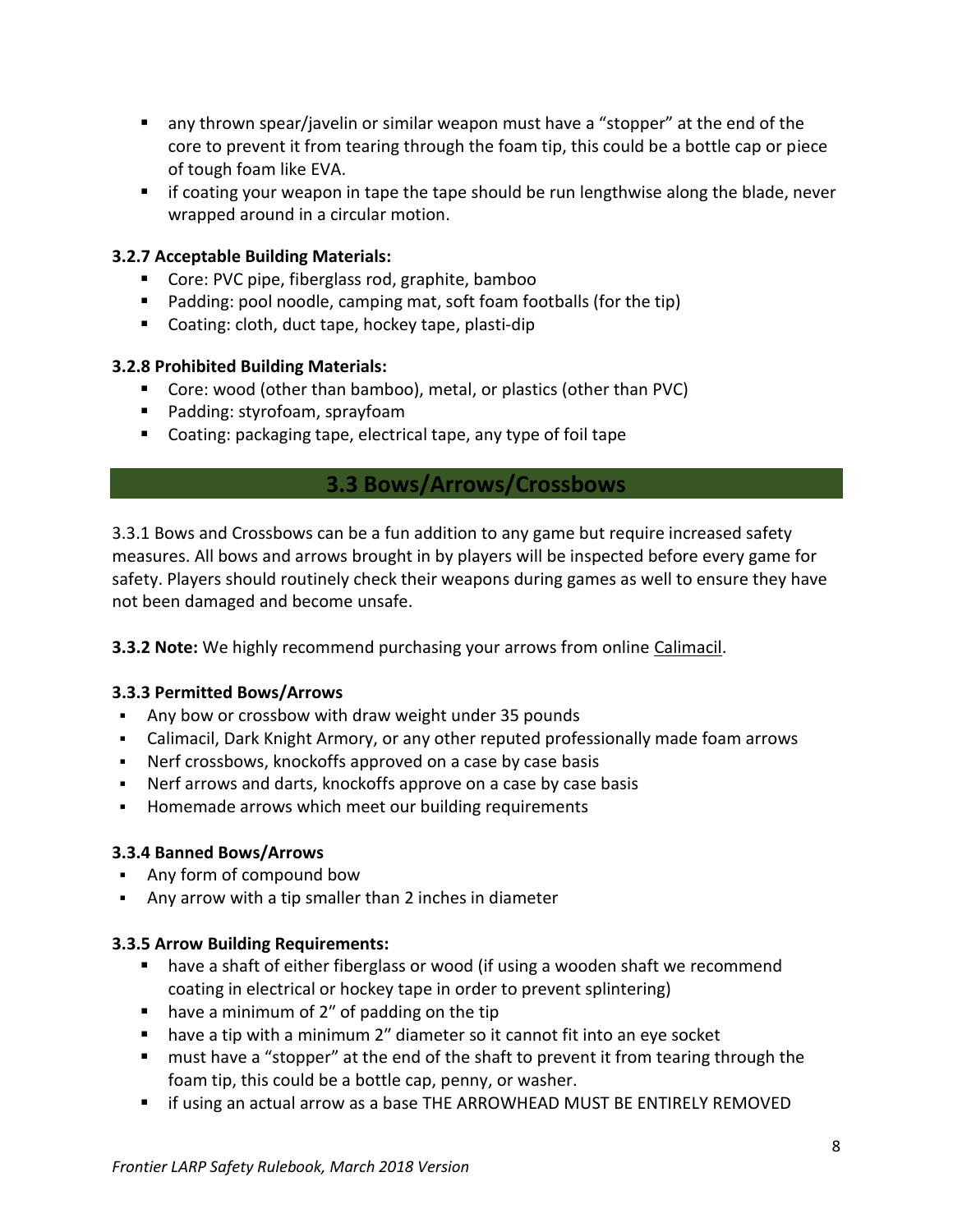■ if coating your weapon in tape the tape should be run lengthwise along the tip, never wrapped around in a circular motion.

## **3.3.6 Acceptable Building Materials:**

- Shaft: fiberglass, wood
- Padding: pool noodle, camping mat, cushion foam
- Coating: cloth, duct tape, hockey tape, plasti-dip

## **3.3.7 Prohibited Building Materials:**

- Core: metal or plastic
- Padding: styrofoam, sprayfoam, EVA (Square mat) foam.
- <span id="page-8-0"></span>■ Coating: packaging tape, electrical tape, any type of foil tape

## **3.4 Chains/Whips/Flails**

3.4.1 Weaponry such as chains, whips, and flails can be very dangerous if built or used unsafely. While our game does allow them they will be required to firmly follow the outlined building requirements and each item must be approved individually. We recommend contacting us in advance with your construction plans.

## **3.4.2 Permitted Chains/Whips/Flails**

▪ Homemade Chains/Whips/Flails which meet our building requirements

## **3.4.3 Banned Chains/Whips/Flails**

- Any weapon that is deemed too heavy
- Any weapon that possess risk of chocking other players

## **3.4.4 Chains/Whips/Flails Building Requirements:**

- have a handle core of either PVC, Fiberglass, Graphite, or Bamboo
- $\blacksquare$  have a minimum of  $1/2$ " of padding on any surface that may accidentally strike a player
- have a minimum 1" of padding on both ends of the handle
- If the cord is rope, it must have 2"x 2" wide foam circlets a minimum of every 2 inches along the entire length of the rope, this will prevent it from being able to wrap tightly around a players neck
- we recommend the use of soft foam balls for the tip of your whip/flail as they will have some weight so the weapon will be felt but be soft enough to never cause any harm.
- Have a rope/cord that does not exceed 1 foot in length OR a handle that does not exceed 1 1/2 feet in length

## **3.4.5 Acceptable Building Materials:**

- Handle Core: fiberglass, pvc
- Ball/Tip Core: no core allowed
- Padding: Pool noodle, Camp mat foam
- Coating: cloth, duct tape, hockey tape, plasti-dip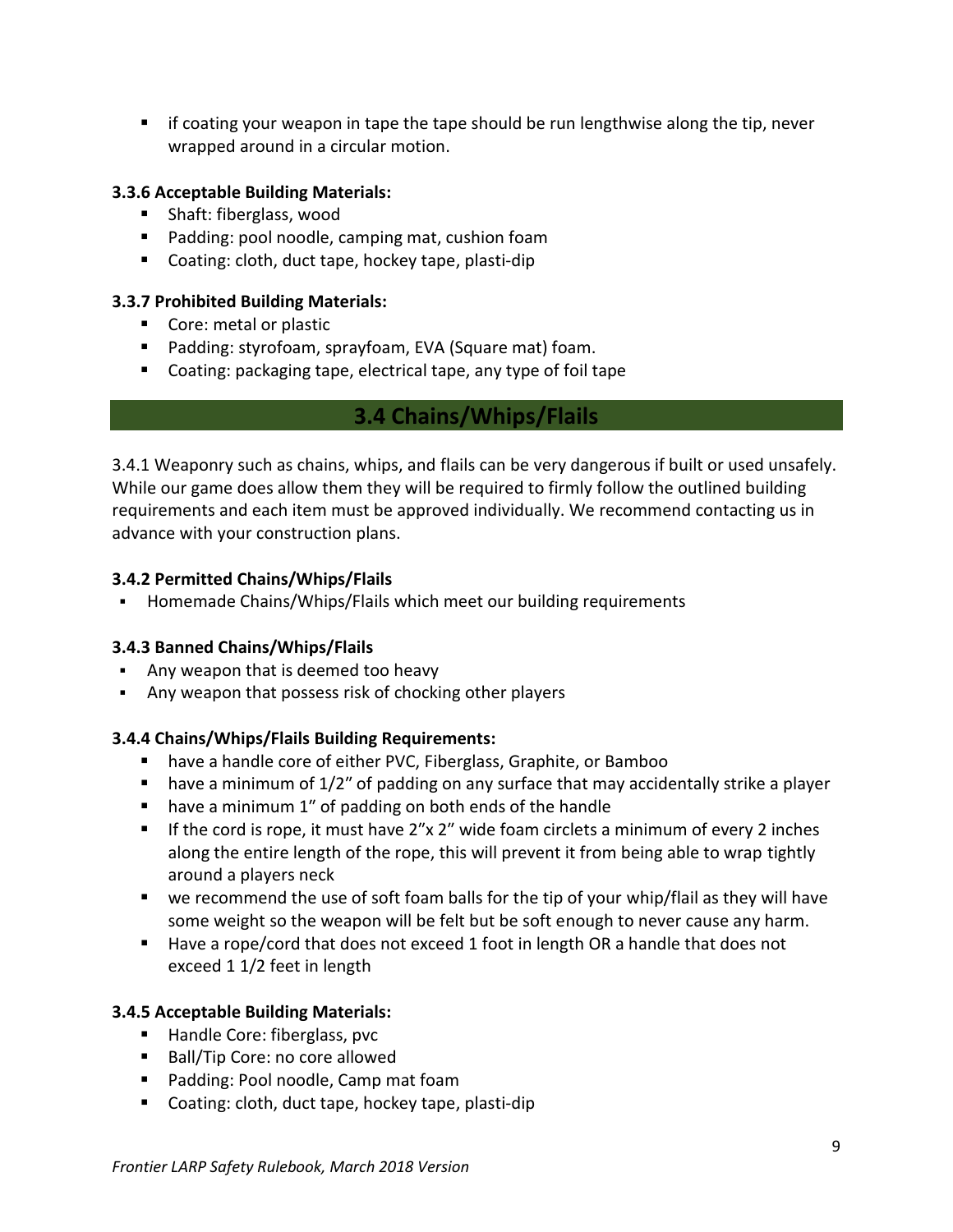■ Cord: Rope, cloth, or duct tape

## **3.4.6 Prohibited Building Materials:**

- Cores: metal or plastic
- Padding: styrofoam, sprayfoam, EVA (Square mat) foam.
- Coating: packaging tape, electrical tape, any type of foil tape
- <span id="page-9-0"></span>■ Cord: plastic chain, real chain, plastic cord

## **3.5 Hands/Feet/Grappling**

3.5.1 For players own safety grappling or using ones hands, feet, or body as a weapon is prohibited in all of our games. Any player caught striking a volunteer or other player with their hands or feet will be removed from play.

## **3.5.2 Exceptions:**

- Zombies and other volunteers may deal damage to players by "tagging" them with their hands, this will always be an open handed tag.
- Strength skills, in some of our games there are in-game skills related to strength, players may use these stats to role-play grappling. The key difference between role-play grappling and actual grappling is the amount of actual force used compared to pretend force.
- **E** Players engaging in role-play grappling must still give verbal consent to each other beforehand and the outcome will be dictated by who has a higher "strength" stat and not the players actual strength or skill.

## **3.6 Nerf Blasters**

<span id="page-9-1"></span>3.6.1 Many of our games use Nerf and other brands of Blasters which fire foam darts. All Nerf and similar blasters brought in by players will be inspected before every game for safety. Players should routinely check their weapons during games as well to ensure they have not been damage and become unsafe. A Nerf gun may never be used as a melee weapon including both striking and blocking blows.

## **3.6.2 Permitted Blasters/Darts**

- Any Nerf Blasters which shoot foam darts, balls, or discs
- Any Nerf knockoff brands which fire foam darts
- Any Nerf brand darts, discs, balls, and any knock off or aftermarket darts with soft rubber tips

### **3.6.3 Banned Blasters/Darts**

- Nerf Super Soakers
- Xploderz or any other gel shot blasters
- Any form of Airsoft or BB gun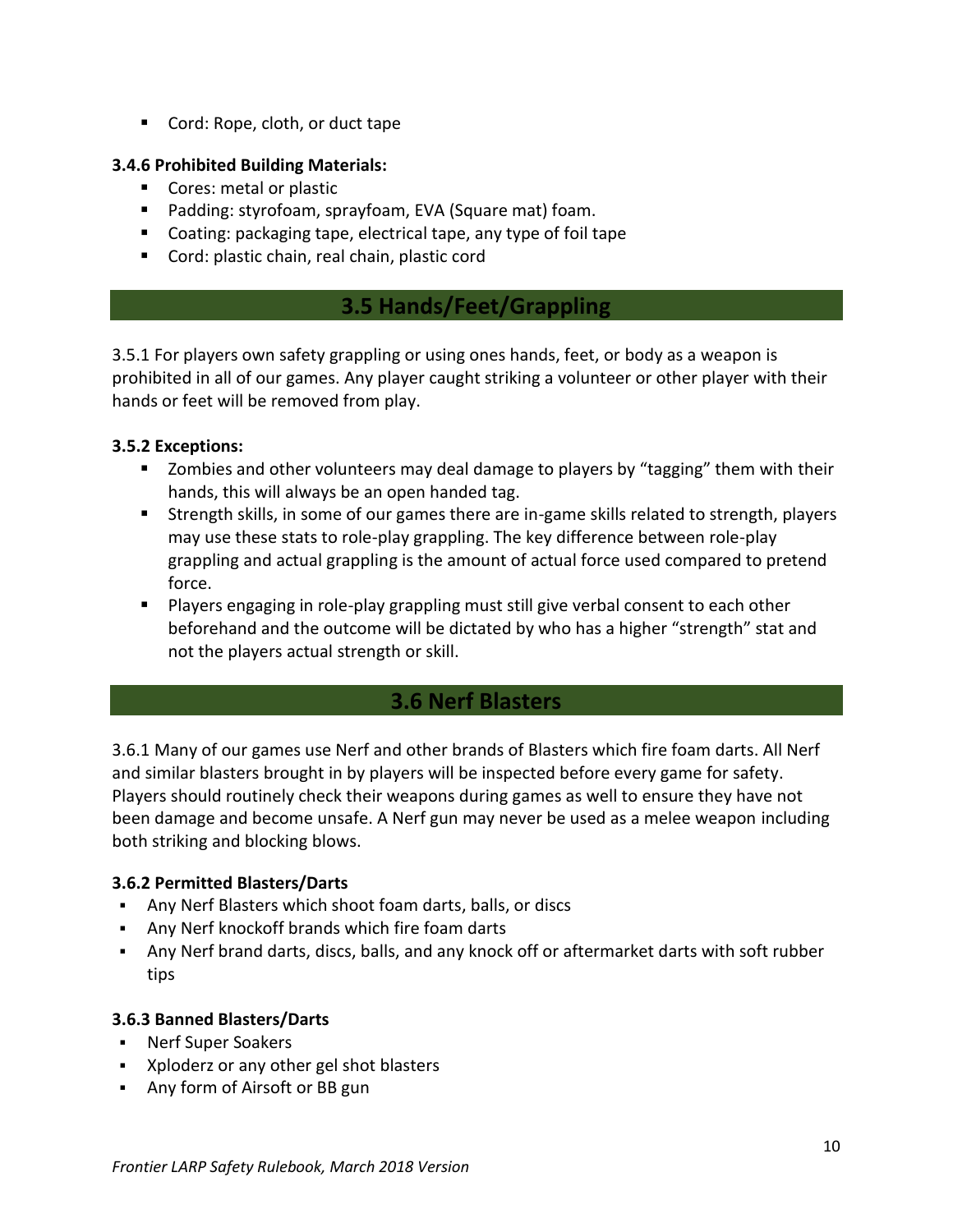- Any form of Paintball marker
- Blasters that have been modded to fire faster than 140 fps
- Aftermarket darts with hard plastic tips
- Home-made Stefan darts

### **3.6.4 Modding Restrictions**

- Players are permitted to mod Nerf blasters including but not limited to removing air restrictors, installing stronger springs and more powerful motors provided they have a firing speed lower than 140 fps
- Players MAY NOT modify their NERF DARTS in any way or use any homemade darts which include materials such as plastic, metal, or wood including Stefan darts.

## **3.7 Explosives**

<span id="page-10-0"></span>3.7.1 All forms of explosives are strictly PROHIBITED in our games including, but not limited to the following:

- **EXECUTE:** Fireworks or Firecrackers
- Smoke Grenades (including ones with flame-less ignition)
- **EXEL** Flares or Flare guns
- Paintball Grenades
- <span id="page-10-1"></span>▪ Any form of homemade explosive

## **3.8 Armor/Safety Equipment**

3.8.1 Players are not required to wear any safety equipment in our games. Although not required, wearing helmets, eye protection, and other forms of padding is always recommended.

3.8.2 In many our games players will be granted additional bonuses for wearing armor or costumes. These bonus stats will vary from game to game but armor will be rated on the following factors:

- Visible Effort
- Looks and appearance
- Actual materials used
- How well it meets any costume requirements

### **3.8.3 Permitted Armor Types**

- Cardboard
- Plastic
- Foam
- Leather
- **Metal**

#### **3.8.4 Prohibited Armors**